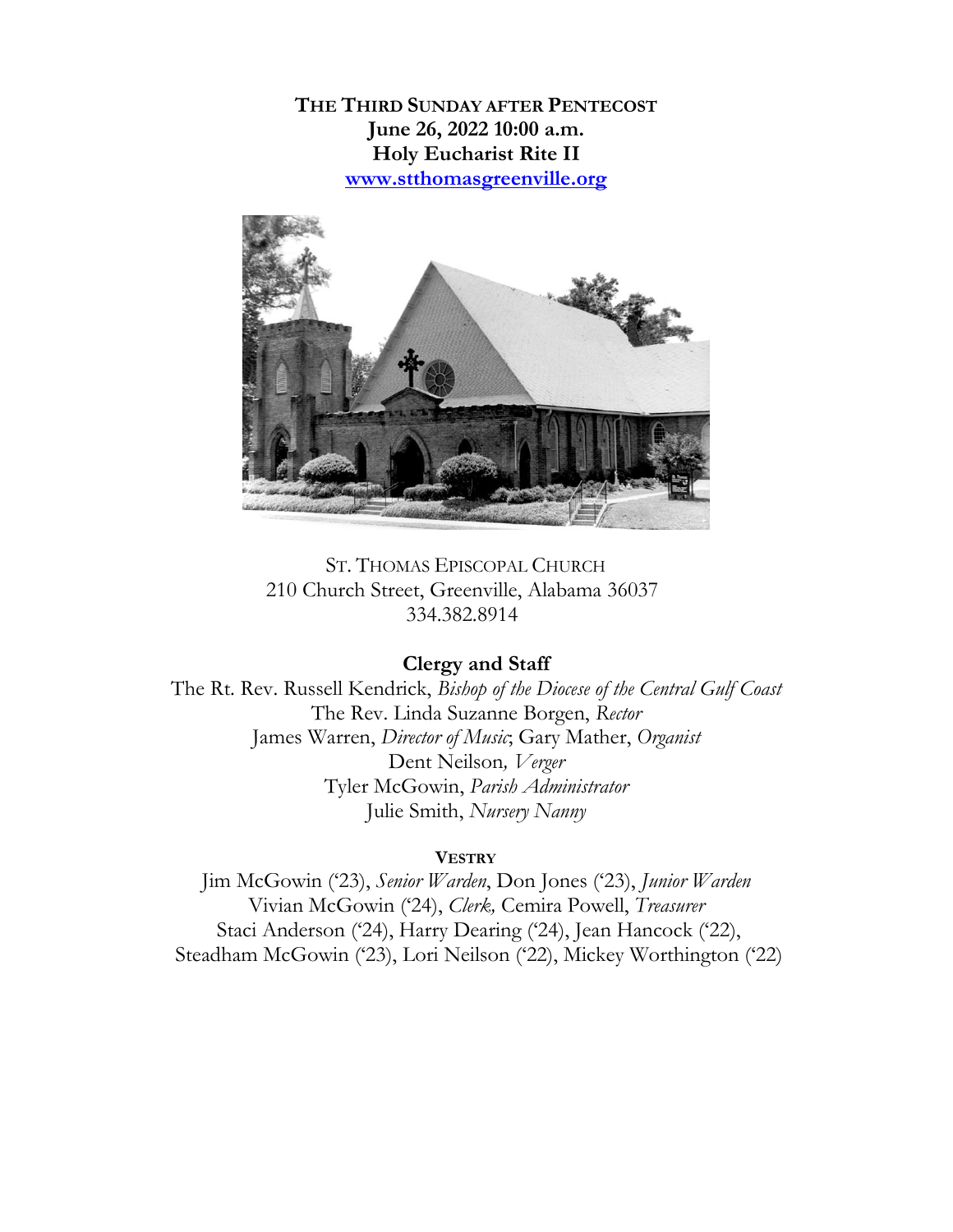# **THE HOLY EUCHARIST: RITE TWO**

*BCP – The Book of Common Prayer, H – The Hymnal 1982 S – Service Music in The Hymnal, A – Alleluia III Songbook*

### **THE LITURGY OF THE WORD**

### **Prelude**

| <b>Processional Hymn</b>   | My song is love unknown | H 458          |
|----------------------------|-------------------------|----------------|
| <b>Opening Acclamation</b> |                         | <b>BCP 355</b> |
|                            |                         |                |

**Celebrant** Alleluia. Christ is risen. *People The Lord is risen indeed. Alleluia.*

# **Celebrant**

Blessed be God: Father, Son, and Holy Spirit. And blessed be his kingdom, now and for ever. *Amen.* **Gloria** S 278

# **Collect of the Day**

**Celebrant** The Lord be with you. *People And also with you.* **Celebrant** Let us pray.

# **Collect**

Almighty God, you have built your Church upon the foundation of the apostles and prophets, Jesus Christ himself being the chief cornerstone: Grant us so to be joined together in unity of spirit by their teaching, that we may be made a holy temple acceptable to you; through Jesus Christ our Lord, who lives and reigns with you and the Holy Spirit, one God, for ever and ever. *Amen.*

# **First Reading 2 Kings 2:1-2, 6-14**

When the Lord was about to take Elijah up to heaven by a whirlwind, Elijah and Elisha were on their way from Gilgal. Elijah said to Elisha, "Stay here; for the Lord has sent me as far as Bethel." But Elisha said, "As the Lord lives, and as you yourself live, I will not leave you." So they went down to Bethel. Then Elijah said to him, "Stay here; for the Lord has sent me to the Jordan." But he said, "As the Lord lives, and as you yourself live, I will not leave you." So the two of them went on. Fifty men of the company of prophets also went, and stood at some distance from them, as they both were standing by the Jordan. Then Elijah took his mantle and rolled it up, and struck the water; the water was parted to the one side and to the other, until the two of them crossed on dry ground. When they had crossed, Elijah said to Elisha, "Tell me what I may do for you, before I am taken from you." Elisha said, "Please let me inherit a double share of your spirit." He responded, "You have asked a hard thing; yet, if you see me as I am being taken from you, it will be granted you; if not, it will not." As they continued walking and talking, a chariot of fire and horses of fire separated the two of them, and Elijah ascended in a whirlwind into heaven. Elisha kept watching and crying out, "Father, father! The chariots of Israel and its horsemen!" But when he could no longer see him, he grasped his own clothes and tore them in two pieces. He picked up the mantle of Elijah that had fallen from him, and went back and stood on the bank of the Jordan. He took the mantle of Elijah that had fallen from him, and struck the water, saying, "Where is the Lord, the God of Elijah?" When he had struck the water, the water was parted to the one side and to the other, and Elisha went over.

The Word of the Lord. *People Thanks be to God.*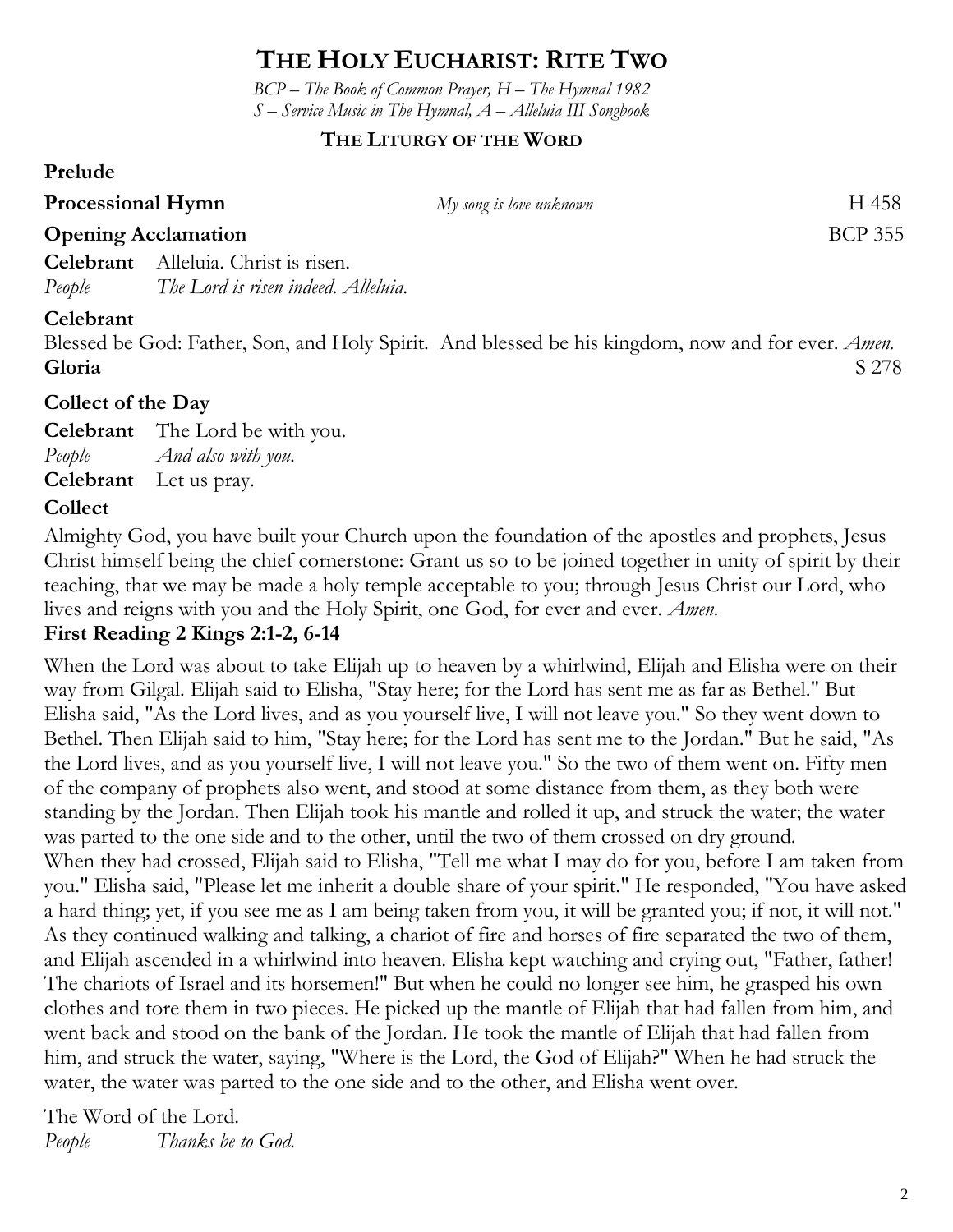### **Psalm 77:1-2,11-20** BCP 693

*Officiant and People*

- 1 I will cry aloud to God; \* I will cry aloud, and he will hear me.
- 2 In the day of my trouble I sought the Lord; \* my hands were stretched out by night and did not tire; I refused to be comforted.
- 11 I will remember the works of the LORD, \* and call to mind your wonders of old time.
- 12 I will meditate on all your acts \* and ponder your mighty deeds.
- 13 Your way, O God, is holy; \* who is so great a god as our God?
- 14 You are the God who works wonders \* and have declared your power among the peoples.
- 15 By your strength you have redeemed your people, \* the children of Jacob and Joseph.
- 16 The waters saw you, O God; the waters saw you and trembled; \* the very depths were shaken.
- 17 The clouds poured out water; the skies thundered; \* your arrows flashed to and fro;
- 18 The sound of your thunder was in the whirlwind; your lightnings lit up the world; \* the earth trembled and shook.
- 19 Your way was in the sea, and your paths in the great waters, \* yet your footsteps were not seen.
- 20 You led your people like a flock \* by the hand of Moses and Aaron.

# **Second Reading Galatians 5:1, 13-25**

For freedom Christ has set us free. Stand firm, therefore, and do not submit again to a yoke of slavery. For you were called to freedom, brothers and sisters; only do not use your freedom as an opportunity for self-indulgence, but through love become slaves to one another. For the whole law is summed up in a single commandment, "You shall love your neighbor as yourself." If, however, you bite and devour one another, take care that you are not consumed by one another. Live by the Spirit, I say, and do not gratify the desires of the flesh. For what the flesh desires is opposed to the Spirit, and what the Spirit desires is opposed to the flesh; for these are opposed to each other, to prevent you from doing what you want. But if you are led by the Spirit, you are not subject to the law. Now the works of the flesh are obvious: fornication, impurity, licentiousness, idolatry, sorcery, enmities, strife, jealousy, anger, quarrels, dissensions, factions, envy, drunkenness, carousing, and things like these. I am warning you, as I warned you before: those who do such things will not inherit the kingdom of God.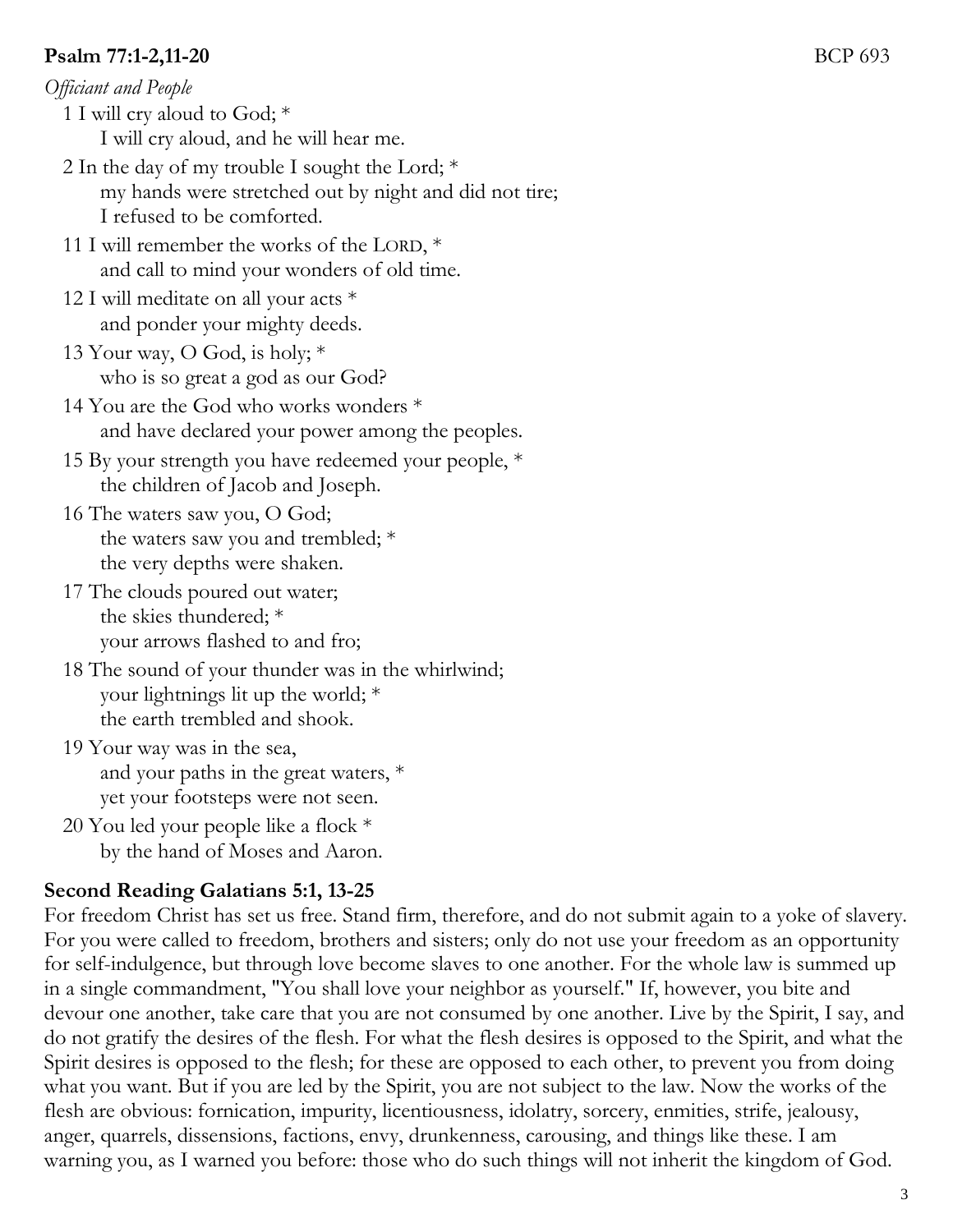By contrast, the fruit of the Spirit is love, joy, peace, patience, kindness, generosity, faithfulness, gentleness, and self-control. There is no law against such things. And those who belong to Christ Jesus have crucified the flesh with its passions and desires. If we live by the Spirit, let us also be guided by the Spirit.

The Word of the Lord. *People Thanks be to God.*

**Sequence Hymn** *O Jesus, I have promised* H 655

**Gospel Luke 9:51-62**

**Celebrant** The Holy Gospel of our Lord Jesus Christ according to Luke. *People**Glory to you, Lord Christ.*

When the days drew near for Jesus to be taken up, he set his face to go to Jerusalem. And he sent messengers ahead of him. On their way they entered a village of the Samaritans to make ready for him; but they did not receive him, because his face was set toward Jerusalem. When his disciples James and John saw it, they said, "Lord, do you want us to command fire to come down from heaven and consume them?" But he turned and rebuked them. Then they went on to another village. As they were going along the road, someone said to him, "I will follow you wherever you go." And Jesus said to him, "Foxes have holes, and birds of the air have nests; but the Son of Man has nowhere to lay his head." To another he said, "Follow me." But he said, "Lord, first let me go and bury my father." But Jesus said to him, "Let the dead bury their own dead; but as for you, go and proclaim the kingdom of God." Another said, "I will follow you, Lord; but let me first say farewell to those at my home." Jesus said to him, "No one who puts a hand to the plow and looks back is fit for the kingdom of God."

**Celebrant** The Gospel of the Lord. *People Praise to you, Lord Christ.* **The Sermon** The Rev. Linda Suzanne Borgen

# **The Nicene Creed BCP 358**

*All say together* We believe in one God, the Father, the Almighty, maker of heaven and earth, of all that is, seen and unseen. We believe in one Lord, Jesus Christ, the only Son of God, eternally begotten of the Father, God from God, Light from Light, true God from true God, begotten, not made, of one Being with the Father. Through him all things were made. For us and for our salvation he came down from heaven: by the power of the Holy Spirit he became incarnate from the Virgin Mary, and was made man. For our sake he was crucified under Pontius Pilate; he suffered death and was buried. On the third day he rose again in accordance with the Scriptures; he ascended into heaven and is seated at the right hand of the Father. He will come again in glory to judge the living and the dead, and his kingdom will have no end. We believe in the Holy Spirit, the Lord, the giver of life, who proceeds from the Father and the Son. With the Father and the Son he is worshiped and glorified.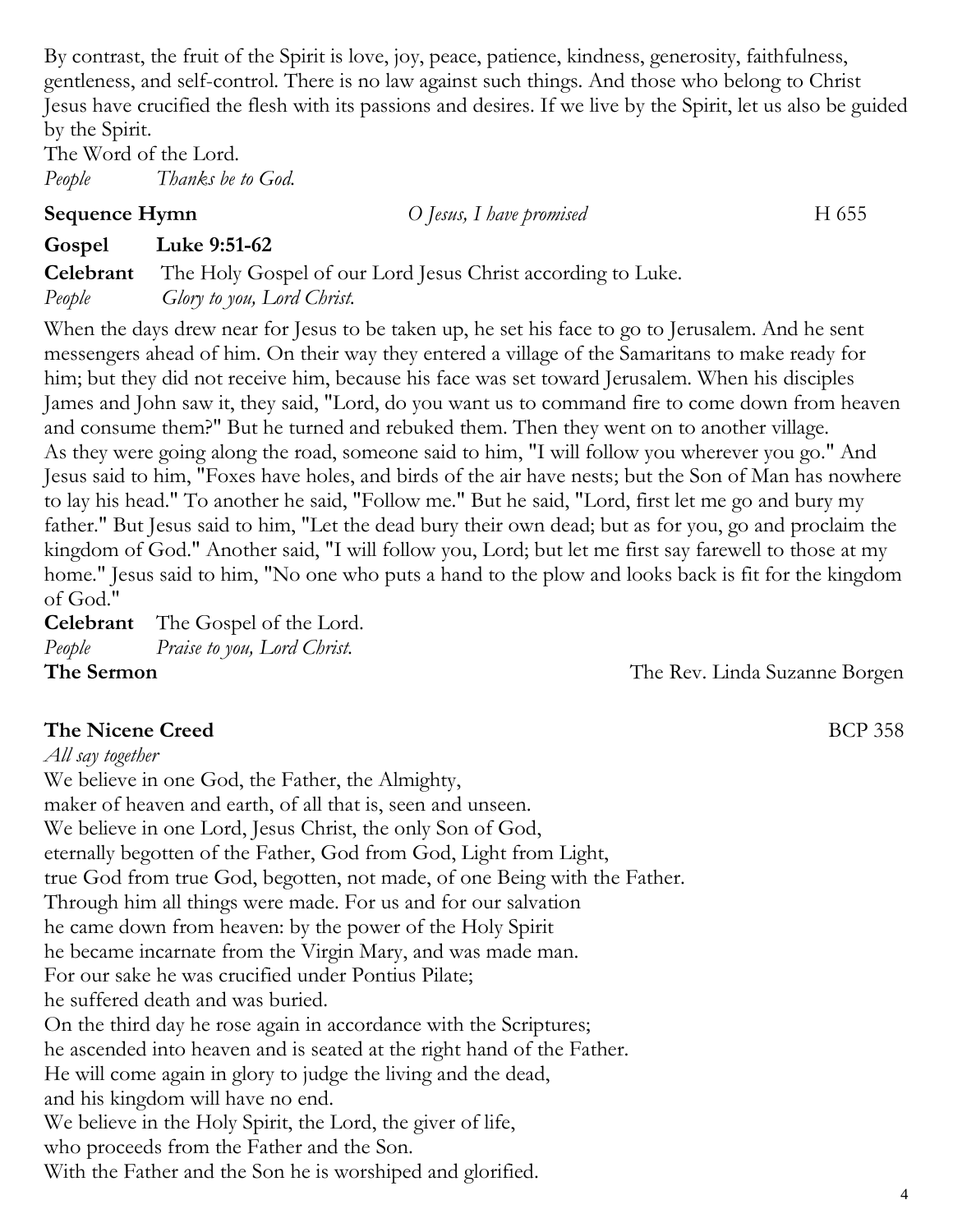He has spoken through the Prophets. We believe in one holy catholic and apostolic Church. We acknowledge one baptism for the forgiveness of sins. We look for the resurrection of the dead, and the life of the world to come. Amen.

# **The Prayers of the People** *Form II Form II BCP* 385 I ask your prayers for God's people throughout the world; for our Bishop Russell; for this gathering; and for all ministers and people. Pray for the Church. *Silence* I ask your prayers for peace; for goodwill among nations; and for the well-being of all people. Pray for justice and peace. *Silence* I ask your prayers for the poor, the sick, the hungry, the oppressed, and those in prison. Pray for those in any need or trouble. *Silence* I ask your prayers for all who seek God, or a deeper knowledge of him. Pray that they may find and be found by him. *Silence* I ask your prayers for the departed Pray for those who have died. *Silence* Praise God for those in every generation in whom Christ has been honored Pray that we may have grace to glorify Christ in our own day. *Silence*

*The Celebrant concludes with an absolution or a suitable Collect.*

# **Confession of Sin** BCP 360

**Celebrant** Let us confess our sins against God and our neighbor.

# **Confession of Sin**

*All say together* Most merciful God, we confess that we have sinned against you in thought, word, and deed, by what we have done, and by what we have left undone. We have not loved you with our whole heart; we have not loved our neighbors as ourselves. We are truly sorry and we humbly repent. For the sake of your Son Jesus Christ, have mercy on us and forgive us; that we may delight in your will, and walk in your ways,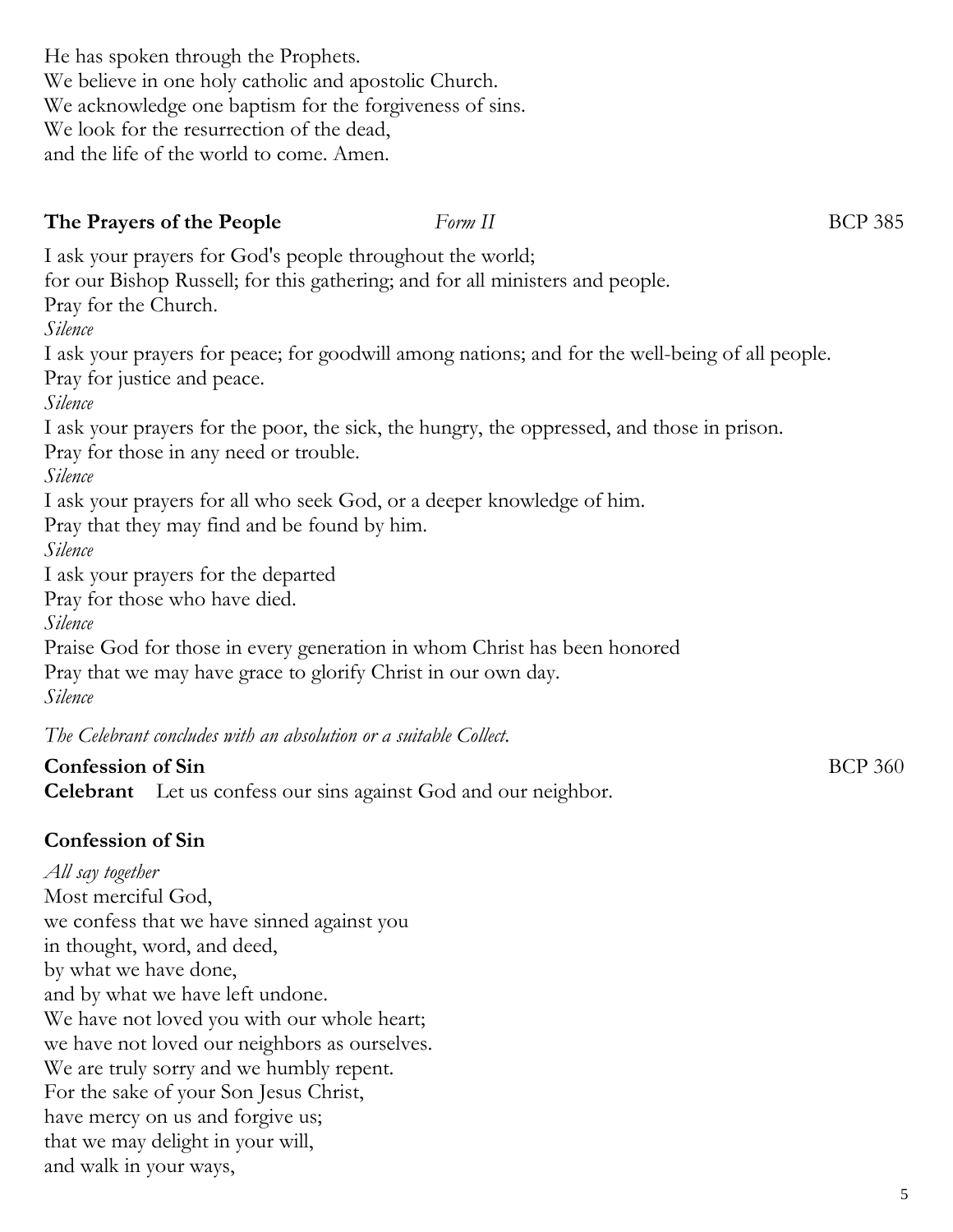to the glory of your Name. Amen.

### **Absolution** BCP 360

Almighty God have mercy on you, forgive you all your sins through our Lord Jesus Christ, strengthen you in all goodness, and by the power of the Holy Spirit keep you in eternal life. *Amen.*

# **The Peace**

**Celebrant** The peace of the Lord be always with you. *People And also with you.*

### **The Announcements**

### **The Holy Communion**

### **Offertory**

*The Priest says* Walk in love, as Christ loved us and gave himself for us, an offering and sacrifice to God. *Ephesians 5:2*

*(Offerings may be mailed, given to the church office, or given securely online at [www.stthomasgreenville.org\)](http://www.stthomasgreenville.org/)*

# **Offertory Anthem** St. Thomas Choir

### **The Great Thanksgiving** BCP 372

**Celebrant** The Lord be with you. *People And also with you.* **Celebrant** Lift up your hearts. *People We lift them to the Lord.*  **Celebrant** Let us give thanks to the Lord our God. *People It is right to give him thanks and praise.*

It is truly right to glorify you, Father, and to give you thanks;

for you alone are God, living and true, dwelling in light inaccessible from before time and for ever. Fountain of life and source of all goodness, you made all things and fill them with your blessing; you created them to rejoice in the splendor of your radiance. Countless throngs of angels stand before you to serve you night and day; and, beholding the glory of your presence, they offer you unceasing praise. Joining with them, and giving voice to every creature under heaven, we acclaim you, and glorify your Name, as we sing (say),

### **Sanctus** S 128

Holy, holy, holy Lord, God of power and might, heaven and earth are full of your glory.

Hosanna in the highest.

Blessed is he who comes in the name of the Lord.

Hosanna in the highest.

Then the Celebrant continues:

**Doxology** *Lasst uns erfreuen*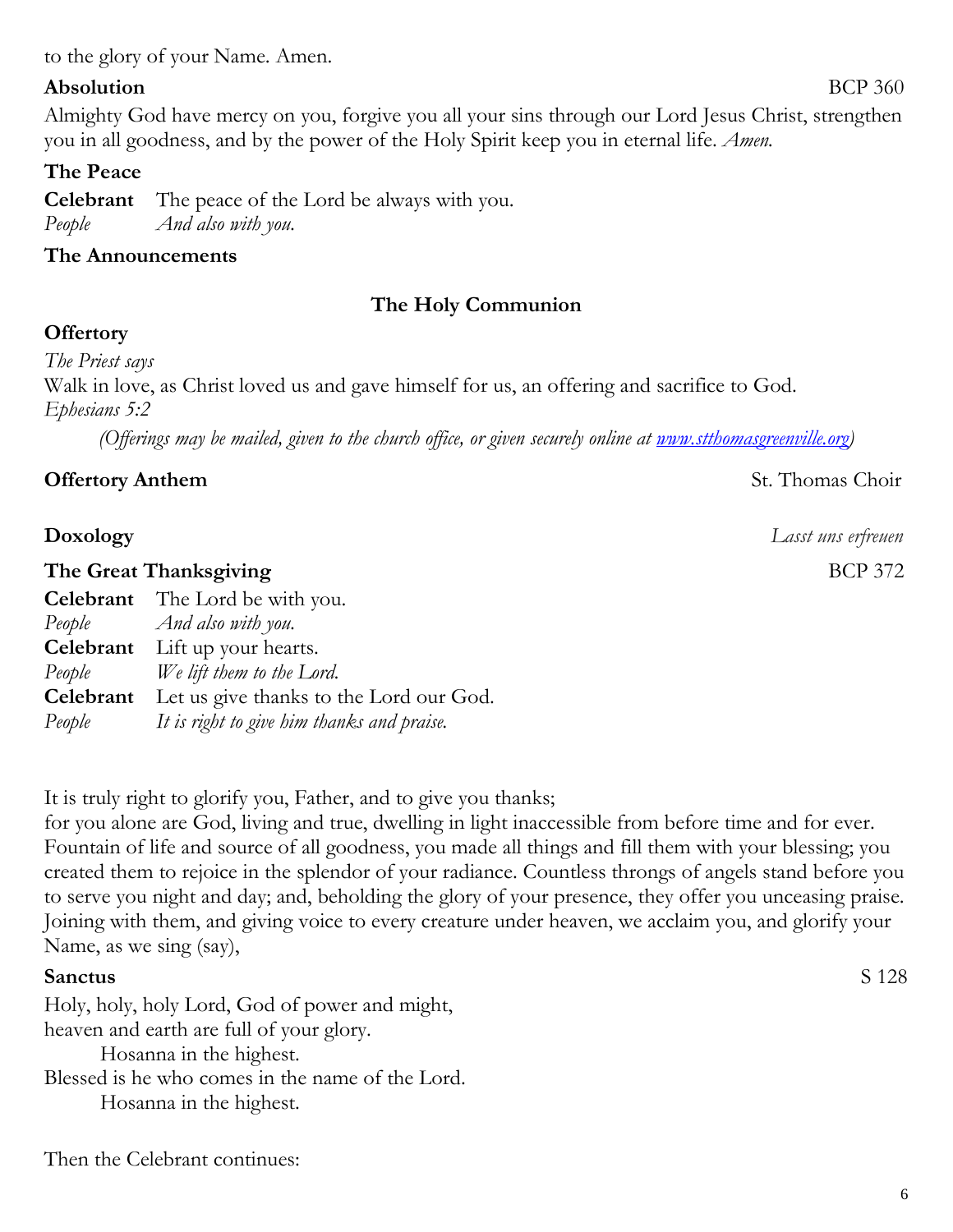We acclaim you, holy Lord, glorious in power. Your mighty works reveal your wisdom and love. You formed us in your own image, giving the whole world into our care, so that, in obedience to you, our Creator, we might rule and serve all your creatures. When our disobedience took us far from you, you did not abandon us to the power of death. In your mercy you came to our help, so that in seeking you we might find you. Again and again you called us into covenant with you, and through the prophets you taught us to hope for salvation.

Father, you loved the world so much that in the fullness of time you sent your only Son to be our Savior. Incarnate by the Holy Spirit, born of the Virgin Mary, he lived as one of us, yet without sin. To the poor he proclaimed the good news of salvation; to prisoners, freedom; to the sorrowful, joy. To fulfill your purpose he gave himself up to death; and, rising from the grave, destroyed death, and made the whole creation new.

And, that we might live no longer for ourselves, but for him who died and rose for us, he sent the Holy Spirit, his own first gift for those who believe, to complete his work in the world, and to bring to fulfillment the sanctification of all.

When the hour had come for him to be glorified by you, his heavenly Father, having loved his own who were in the world, he loved them to the end; at supper with them he took bread, and when he had given thanks to you, he broke it, and gave it to his disciples, and said, "Take, eat: This is my Body, which is given for you. Do this for the remembrance of me."

After supper he took the cup of wine; and when he had given thanks, he gave it to them, and said, "Drink this, all of you: This is my Blood of the new Covenant, which is shed for you and for many for the forgiveness of sins. Whenever you drink it, do this for the remembrance of me."

Father, we now celebrate this memorial of our redemption. Recalling Christ's death and his descent among the dead, proclaiming his resurrection and ascension to your right hand, awaiting his coming in glory; and offering to you, from the gifts you have given us, this bread and this cup, we praise you and we bless you.

# *Celebrant and People*

We praise you, we bless you, we give thanks to you, and we pray to you, Lord our God.

# *The Celebrant continues*

Lord, we pray that in your goodness and mercy your Holy Spirit may descend upon us, and upon these gifts, sanctifying them and showing them to be holy gifts for your holy people, the bread of life and the cup of salvation, the Body and Blood of your Son Jesus Christ.

Grant that all who share this bread and cup may become one body and one spirit, a living sacrifice in Christ, to the praise of your Name.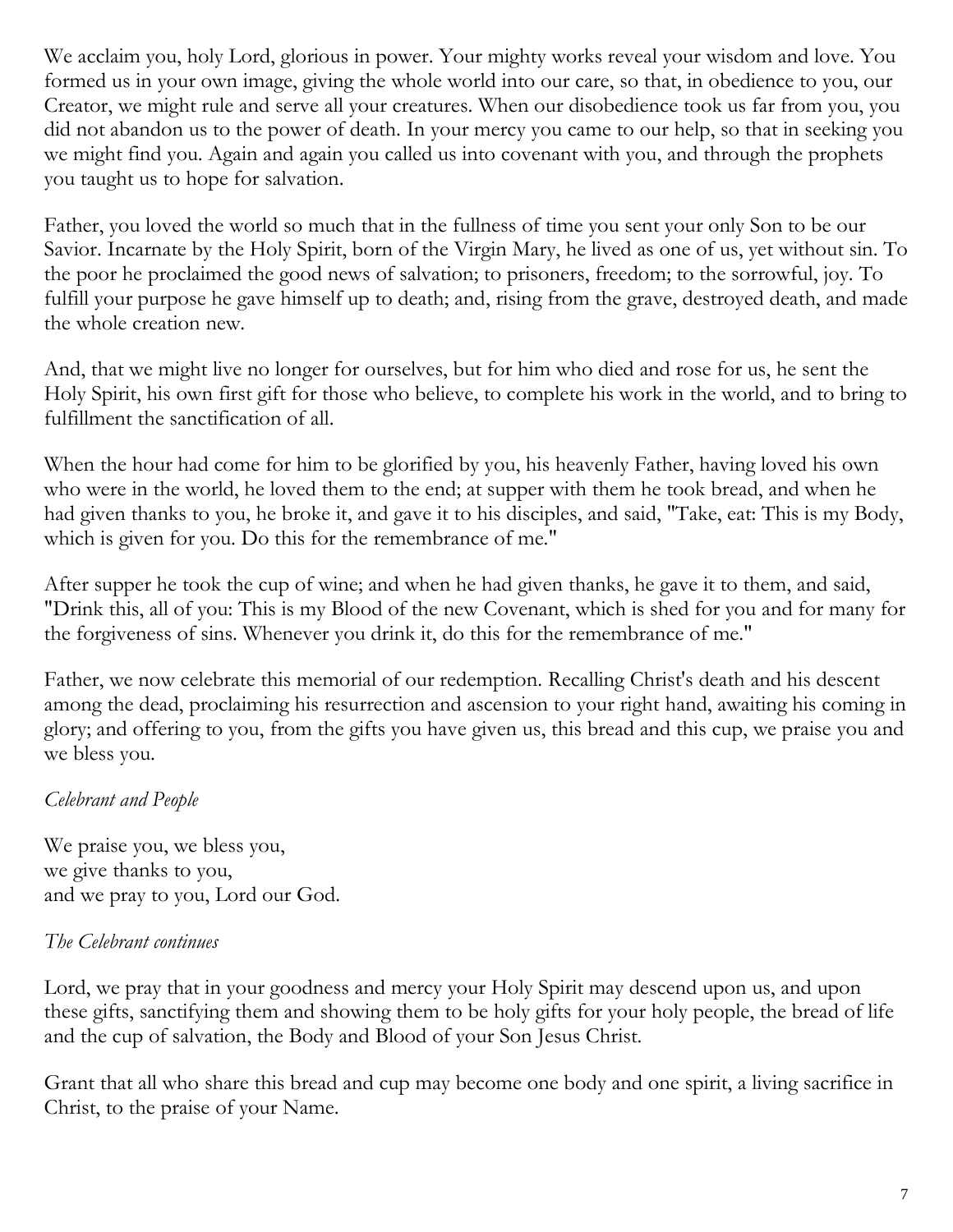Remember, Lord, your one holy catholic and apostolic Church, redeemed by the blood of your Christ. Reveal its unity, guard its faith, and preserve it in peace.

And grant that we may find our inheritance with all the saints who have found favor with you in ages past. We praise you in union with them and give you glory through your Son Jesus Christ our Lord.Through Christ, and with Christ, and in Christ, all honor and glory are yours, Almighty God and Father, in the unity of the Holy Spirit, for ever and ever. *AMEN.*

# **Lord's Prayer**

**Celebrant:** And now, as our Savior Christ has taught us, we are bold to pray,

### *Celebrant and People*

Our Father, who art in heaven, hallowed be thy Name, thy kingdom come, thy will be done, on earth as it is in heaven. Give us this day our daily bread. And forgive us our trespasses, as we forgive those who trespass against us. And lead us not into temptation, but deliver us from evil. For thine is the kingdom, and the power, and the glory, for ever and ever. Amen.

# **The Breaking of the Bread**

The Celebrant breaks the consecrated Bread.

**Celebrant** Alleluia. Christ our Passover is sacrificed for us. *People Therefore let us keep the feast. Alleluia.*

# **Celebrant**

The Gifts of God for the People of God. Take them in remembrance that Christ died for you, and feed on him in your hearts by faith, with thanksgiving.

The Bread and the Cup are given to the communicants with these words

The Body of Christ, the bread of heaven. [*Amen.*] The Blood of Christ, the cup of salvation [*Amen.*]

*Alleluia* A 6 *Ancient Words* A 14

**Communion Hymns** Choir and Congregation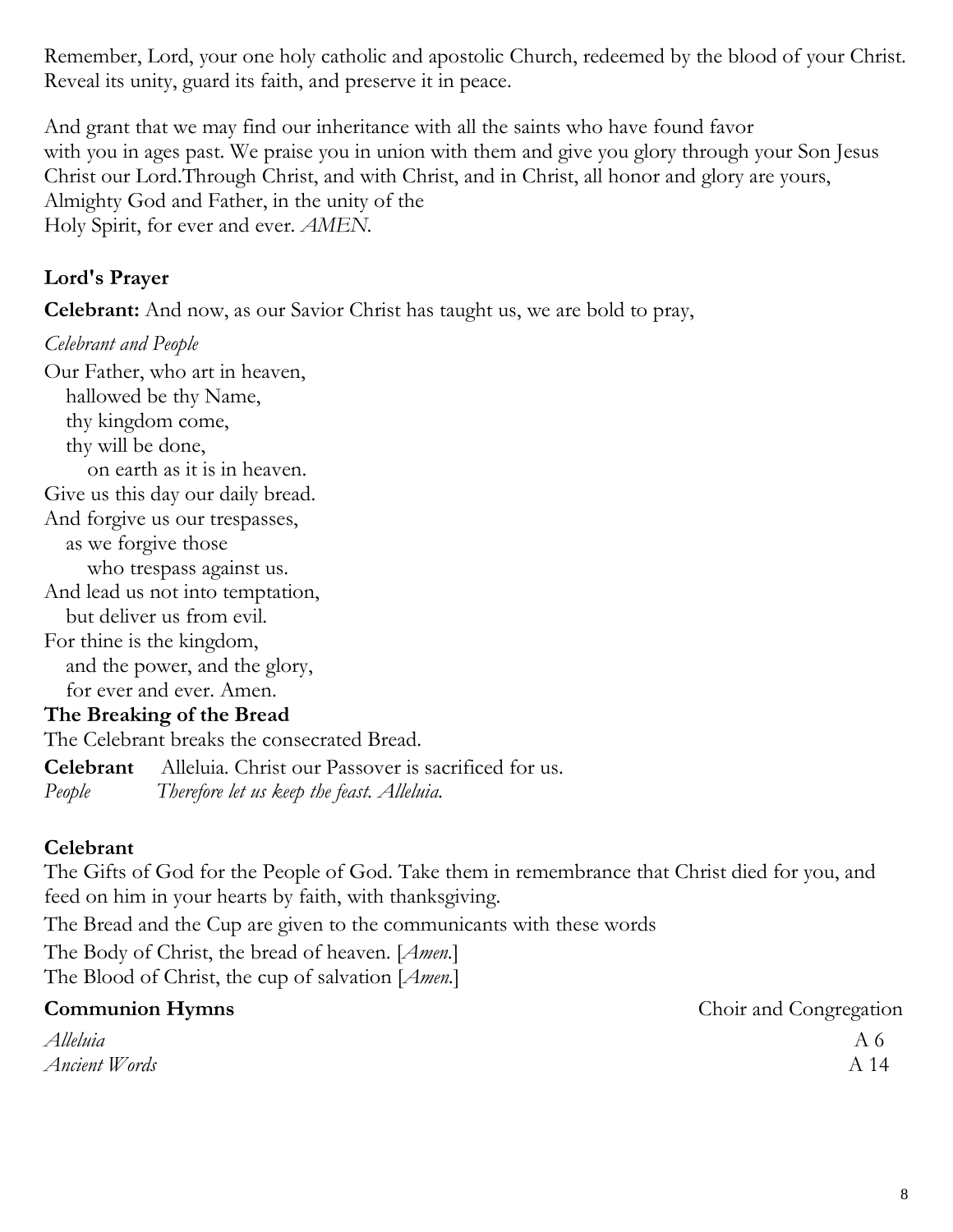# **Prayer for Lay Eucharistic Visitor**

**Celebrant** In the name of this congregation and our Lord Jesus Christ, we send you forth bearing these holy gifts, so that those to whom you go share with us in this Holy Communion of Christ's Body and Blood.

*People For we who are many are one body, because we all share one bread and one cup.*

### **Post-Communion Prayer** BCP 366

After Communion, the Celebrant says Let us pray.

### *Celebrant and People*

Almighty and everliving God, we thank you for feeding us with the spiritual food of the most precious Body and Blood of your Son our Savior Jesus Christ; and for assuring us in these holy mysteries that we are living members of the Body of your Son, and heirs of your eternal kingdom. And now, Father, send us out to do the work you have given us to do, to love and serve you as faithful witnesses of Christ our Lord. To him, to you, and to the Holy Spirit, be honor and glory, now and for ever. Amen.

### **Blessing**

Celebrant blesses the congregation saying

The peace of God, which passes all understanding, keep your hearts and minds in the knowledge and love of God, and of his Son Jesus Christ our Lord; and the blessing of God Almighty, Father, Son, and Holy Spirit, be upon you, and remain with you always. *Amen*.

| <b>Recessional Hymn</b> |                                                                                                   | Christ is made the sure foundation | H 518 |  |
|-------------------------|---------------------------------------------------------------------------------------------------|------------------------------------|-------|--|
| Dismissal               |                                                                                                   |                                    |       |  |
| People                  | <b>Celebrant</b> Go in peace to love and serve the Lord.<br>Thanks be to God. Alleluia, alleluia. |                                    |       |  |
| Postlude                |                                                                                                   |                                    |       |  |

### **St. Thomas Prayer List June 26, 2022**

For the special needs and concerns of this congregation.

**Parishioners:** Midge Bennett; Richard Boulay; Sarah Creech; Judy Gettys; Ceil Hamilton; Larry Lehman; Gary Mather; Rosa McGowin; Brenda Morton; Marion Norman; Mickey Worthington.